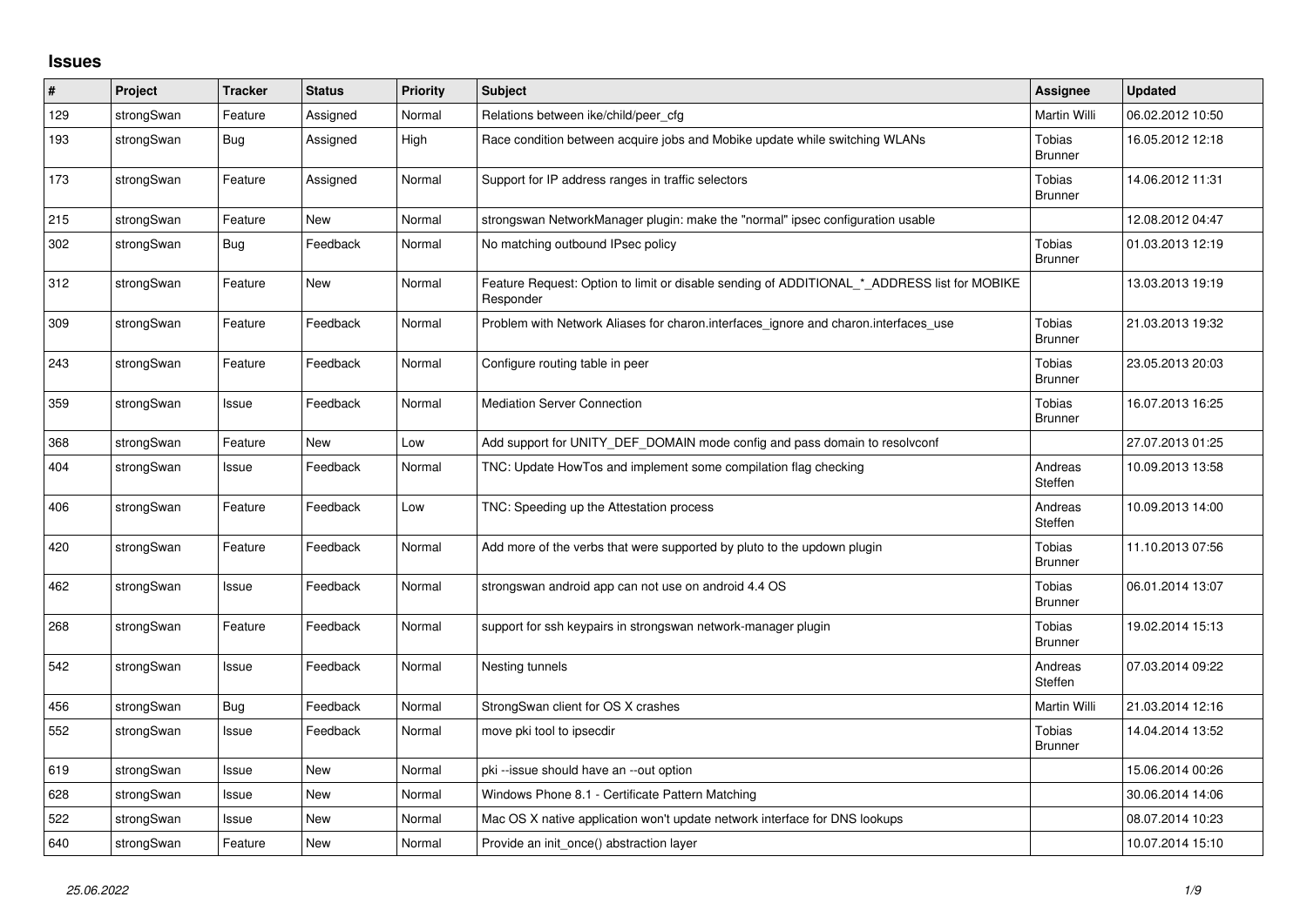| $\vert$ # | Project    | <b>Tracker</b> | <b>Status</b> | <b>Priority</b> | Subject                                                                                 | <b>Assignee</b>                 | <b>Updated</b>   |
|-----------|------------|----------------|---------------|-----------------|-----------------------------------------------------------------------------------------|---------------------------------|------------------|
| 641       | strongSwan | Feature        | New           | Normal          | kernel-iph virtual IP support and IKE routing lookups ignoring IPsec routes             |                                 | 10.07.2014 15:11 |
| 642       | strongSwan | Feature        | New           | Normal          | Windows Named Pipe stream and service                                                   |                                 | 10.07.2014 15:11 |
| 643       | strongSwan | Feature        | <b>New</b>    | Normal          | CNG/Bcrypt native Windows crypto plugin                                                 |                                 | 10.07.2014 15:12 |
| 644       | strongSwan | Feature        | New           | Normal          | Non-monolithic Windows build                                                            |                                 | 10.07.2014 15:12 |
| 645       | strongSwan | Feature        | New           | Normal          | Support HeapAlloc() and friends in leak-detective                                       |                                 | 10.07.2014 15:12 |
| 541       | strongSwan | Issue          | New           | Normal          | List of servers in client config (Failover)                                             |                                 | 13.08.2014 15:10 |
| 693       | strongSwan | Feature        | Feedback      | Normal          | Time policy for roadwarrior                                                             | Tobias<br><b>Brunner</b>        | 02.09.2014 11:06 |
| 697       | strongSwan | Issue          | <b>New</b>    | Normal          | HA: nodes fail to sync data because of UDP packet drops                                 |                                 | 09.09.2014 14:29 |
| 702       | strongSwan | Issue          | <b>New</b>    | Normal          | ipsec route mode, Strongswan as responder may result collsion in INIT exchange. and ike |                                 | 12.09.2014 16:34 |
| 725       | strongSwan | Issue          | <b>New</b>    | High            | Mediation connection get stuck if peer is not online                                    |                                 | 03.10.2014 12:02 |
| 482       | strongSwan | Issue          | Feedback      | Normal          | NAT-NAT connection                                                                      | <b>Tobias</b><br><b>Brunner</b> | 09.10.2014 12:37 |
| 730       | strongSwan | Issue          | <b>New</b>    | Normal          | NAT-NAT fallback                                                                        |                                 | 09.10.2014 12:40 |
| 746       | strongSwan | Feature        | <b>New</b>    | Normal          | Different radius server(s) for accounting                                               |                                 | 22.10.2014 12:23 |
| 766       | strongSwan | Feature        | New           | Normal          | Make retransmit settings tunable by connection                                          |                                 | 14.11.2014 10:02 |
| 777       | strongSwan | Issue          | New           | Normal          | column length in attributes table of strongswan database is too short                   |                                 | 25.11.2014 20:46 |
| 87        | strongSwan | Feature        | New           | Normal          | <b>IPsec Multicast Support</b>                                                          |                                 | 19.12.2014 14:20 |
| 38        | strongSwan | Feature        | New           | Low             | OCSP in IKE payload, RFC4806                                                            |                                 | 19.12.2014 14:20 |
| 923       | strongSwan | Issue          | New           | Normal          | MOBIKE not working on HA cluster                                                        |                                 | 09.04.2015 09:46 |
| 926       | strongSwan | Issue          | <b>New</b>    | Normal          | HA: resync errors when a node is joining a cluster                                      |                                 | 10.04.2015 15:05 |
| 927       | strongSwan | Feature        | <b>New</b>    | Normal          | Charon: Implement route events and add an consumer in updown plugin                     |                                 | 11.04.2015 12:02 |
| 357       | strongSwan | Issue          | New           | Normal          | Lifetime in case of IKEv1                                                               |                                 | 18.05.2015 10:40 |
| 973       | strongSwan | Issue          | <b>New</b>    | Normal          | IKEv2 dpd + auto=route + tunnel downtime cause additional CHILD_SAs                     |                                 | 29.05.2015 17:40 |
| 994       | strongSwan | <b>Bug</b>     | New           | Urgent          | same rekey time for ike and child causes tunnel deletion for ikev1 in 5.2.2 version     |                                 | 12.06.2015 12:31 |
| 1079      | strongSwan | Feature        | Feedback      | Normal          | Future Plans for firwall configuration equivalent under FreeBSD                         |                                 | 21.08.2015 15:58 |
| 1081      | strongSwan | Feature        | New           | Normal          | Active/standby VPN Gateway Failover                                                     |                                 | 21.08.2015 22:01 |
| 1000      | strongSwan | Feature        | Feedback      | Normal          | Raise ALERT_TS_MISMATCH in IKE V1                                                       |                                 | 09.09.2015 12:47 |
| 1157      | strongSwan | Issue          | Feedback      | Normal          | Message ID overflow RFC 5996 2.2                                                        |                                 | 12.10.2015 13:52 |
| 1165      | strongSwan | Issue          | <b>New</b>    | Normal          | StrongSwan Virtual Ip problem                                                           | Martin Willi                    | 19.10.2015 23:59 |
| 1207      | strongSwan | Feature        | New           | Normal          | Add more than 2 hosts support to HA plugin and make it configurable                     |                                 | 08.12.2015 05:05 |
| 162       | strongSwan | Feature        | Feedback      | Normal          | Submit ClusterIP patches mainline                                                       |                                 | 14.12.2015 20:43 |
| 1008      | strongSwan | Feature        | Feedback      | Normal          | FARP for IPv6                                                                           |                                 | 14.12.2015 20:59 |
| 1251      | strongSwan | Feature        | New           | Normal          | FreeBSD HA                                                                              |                                 | 11.01.2016 22:01 |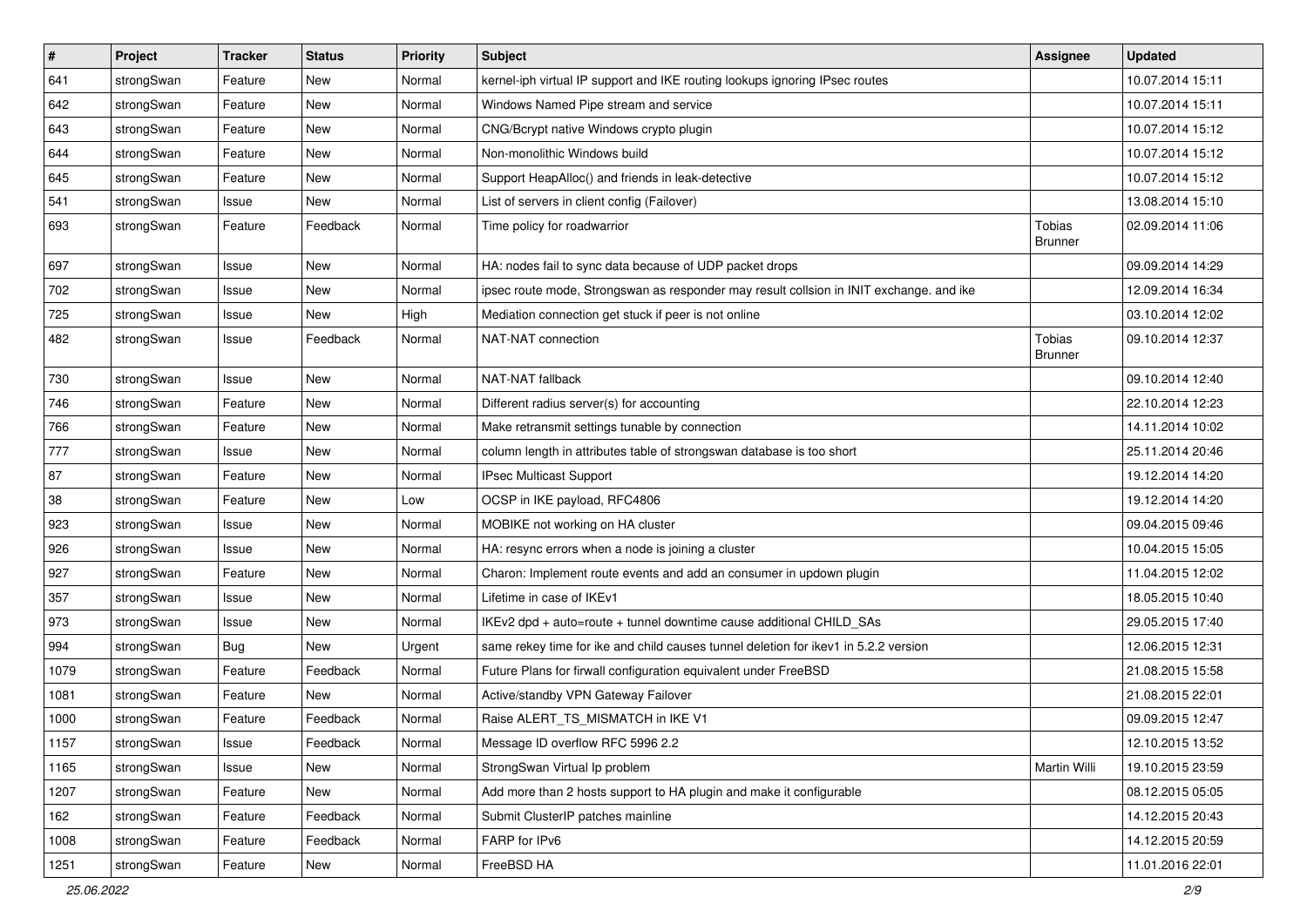| #    | Project    | <b>Tracker</b> | <b>Status</b> | <b>Priority</b> | <b>Subject</b>                                                                                                                                          | <b>Assignee</b> | <b>Updated</b>   |
|------|------------|----------------|---------------|-----------------|---------------------------------------------------------------------------------------------------------------------------------------------------------|-----------------|------------------|
| 930  | strongSwan | Feature        | New           | Normal          | Option to have non-sequential v6 roadwarrior addresses                                                                                                  |                 | 12.01.2016 16:36 |
| 1271 | strongSwan | Issue          | <b>New</b>    | Normal          | X.509 UTF-8 support                                                                                                                                     |                 | 17.01.2016 14:39 |
| 1253 | strongSwan | Feature        | Feedback      | Normal          | Strongswan doesn't support CA bundles                                                                                                                   |                 | 19.01.2016 11:23 |
| 1276 | strongSwan | Issue          | Feedback      | Normal          | Threading: ext-auth hook blocks any other connection attempt                                                                                            |                 | 27.01.2016 12:28 |
| 1289 | strongSwan | Issue          | New           | Normal          | HA plugin should sync last sent packet                                                                                                                  |                 | 01.02.2016 13:59 |
| 1334 | strongSwan | Issue          | Feedback      | Normal          | Version 5.3.5, duplicated tunnel aftr IKE SA rekeyed                                                                                                    |                 | 10.03.2016 11:06 |
| 1338 | strongSwan | Issue          | Feedback      | Normal          | problem with changing esp algorithm in strongswan                                                                                                       |                 | 10.03.2016 18:23 |
| 1383 | strongSwan | Issue          | Feedback      | Normal          | How to limit the amount of the installed Child_SAs                                                                                                      |                 | 08.04.2016 11:20 |
| 1422 | strongSwan | Issue          | Feedback      | Normal          | IKEv1: IKE_SA reauth vs. CHILD_SA rekey race prevents IKE_SA reauthentication in time                                                                   |                 | 20.04.2016 15:06 |
| 1456 | strongSwan | Issue          | Feedback      | Normal          | Missing Tunnel-Client-Endpoint & Tunnel-Server-Endpoint AVP in RADIUS Accounting Start/Stop<br>messages                                                 |                 | 11.05.2016 11:54 |
| 1482 | strongSwan | Feature        | Feedback      | Normal          | Allow changing init limit half open etc. at runtime by reloading strongswan.conf                                                                        |                 | 26.05.2016 14:49 |
| 1506 | strongSwan | Feature        | Feedback      | Normal          | Enhance DoS protection to deny users that failed Authentication                                                                                         |                 | 17.06.2016 14:31 |
| 2110 | strongSwan | Issue          | Feedback      | Normal          | Remote Identity (IDr) in IKE AUTH Response is sent as hex-encoded binary value instead of text<br>when setting leftid to type KEY_ID (leftid=@#xxxxxxx) |                 | 13.09.2016 21:42 |
| 2112 | strongSwan | Issue          | New           | Normal          | Broadcast packets are not relayed from Lan to Vpn clilent                                                                                               |                 | 14.09.2016 14:18 |
| 1082 | strongSwan | Feature        | Feedback      | Normal          | Framed-Route to set leftsubnet                                                                                                                          |                 | 07.10.2016 10:02 |
| 2165 | strongSwan | Feature        | Feedback      | Normal          | missing LIBRESSL_VERSION_NUMBER support                                                                                                                 |                 | 03.11.2016 09:23 |
| 2178 | strongSwan | Issue          | New           | Normal          | ha and updown                                                                                                                                           |                 | 01.12.2016 13:53 |
| 2185 | strongSwan | Feature        | Feedback      | Normal          | INTERNAL_IP4_SUBNET Attribute Support in Android Client                                                                                                 |                 | 10.12.2016 01:14 |
| 2184 | strongSwan | Issue          | Feedback      | Normal          | configuration with multiple RSA keys                                                                                                                    |                 | 14.12.2016 13:09 |
| 2202 | strongSwan | Feature        | Feedback      | Normal          | Radius NAS IP to be specified                                                                                                                           |                 | 18.01.2017 17:58 |
| 2203 | strongSwan | Issue          | Feedback      | Normal          | Protecting symetric traffic using high availability in gateway to gateway setup (both active)                                                           |                 | 15.02.2017 14:20 |
| 2260 | strongSwan | Issue          | New           | Normal          | Number of CHILD_SA for a single connection grows over time                                                                                              |                 | 28.02.2017 13:46 |
| 2273 | strongSwan | Bug            | Feedback      | Normal          | Unable to install strongswan client helper on OSX El Capitan                                                                                            |                 | 10.03.2017 15:34 |
| 2307 | strongSwan | Feature        | Feedback      | Normal          | Permit installation of trap policy for CHILD_SA configurations with unset local_addrs                                                                   |                 | 26.04.2017 15:04 |
| 2319 | strongSwan | Issue          | Feedback      | Normal          | gives up trying to bring up connection after DNS SERVFAIL                                                                                               |                 | 08.05.2017 15:41 |
| 1559 | strongSwan | Feature        | Feedback      | Normal          | Expose received XAUTH/EAP username/password prompts via VICI, send secrets via VICI on<br>prompt                                                        |                 | 09.05.2017 16:28 |
| 397  | strongSwan | Bug            | New           | High            | Receive TS_UNACCEPTABLE errors                                                                                                                          |                 | 31.05.2017 00:35 |
| 2095 | strongSwan | Feature        | Feedback      | Normal          | Support liveness check in Strongswan                                                                                                                    |                 | 31.05.2017 00:56 |
| 2361 | strongSwan | Feature        | New           | Normal          | Import .sswan files from NetworkManager                                                                                                                 |                 | 12.06.2017 15:25 |
| 2394 | strongSwan | Issue          | Feedback      | Normal          | IP is not assigned after re-authentication                                                                                                              |                 | 04.08.2017 19:03 |
| 2409 | strongSwan | Feature        | Feedback      | Low             | Android client status details                                                                                                                           |                 | 18.08.2017 13:23 |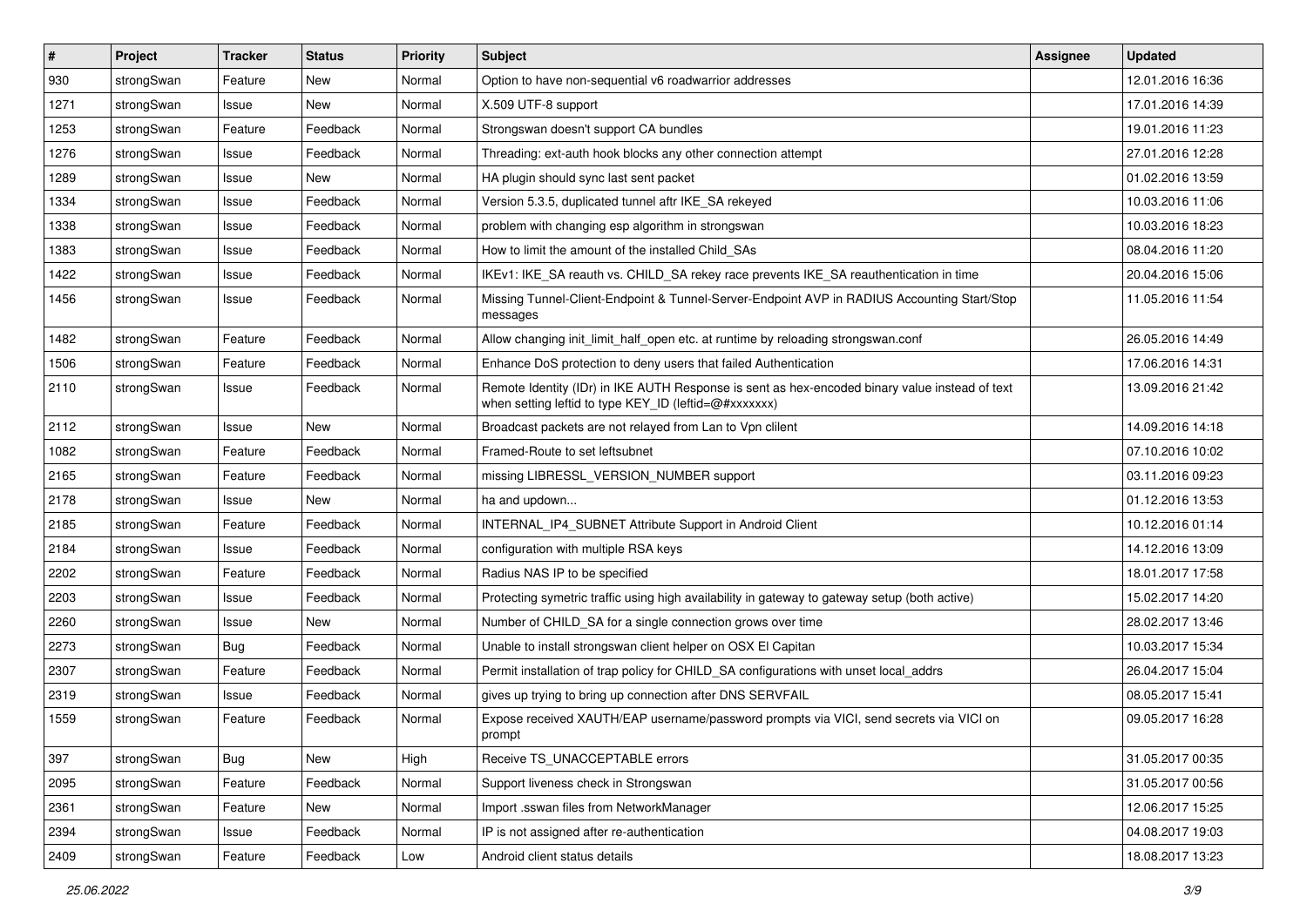| $\sharp$ | Project    | <b>Tracker</b> | <b>Status</b> | <b>Priority</b> | <b>Subject</b>                                                                          | Assignee                 | <b>Updated</b>   |
|----------|------------|----------------|---------------|-----------------|-----------------------------------------------------------------------------------------|--------------------------|------------------|
| 2411     | strongSwan | Issue          | Feedback      | Normal          | VPN server name resolution is done via overlay DNS server upon IKE disconnect           |                          | 22.08.2017 10:42 |
| 960      | strongSwan | Feature        | Feedback      | Normal          | Raise ALERT_PROPOSAL_MISMATCH_IKE in IKE V1                                             | Martin Willi             | 30.08.2017 09:05 |
| 2432     | strongSwan | Issue          | New           | Normal          | PLUTO ME can be different for up-client and down-client                                 |                          | 21.09.2017 11:57 |
| 2077     | strongSwan | Issue          | Feedback      | Normal          | Grace period before reassigning offline IP lease                                        |                          | 06.10.2017 10:44 |
| 2459     | strongSwan | Issue          | <b>New</b>    | High            | updown script deleted firewall rules at down-client in make-before-break responder side |                          | 05.11.2017 19:13 |
| 2464     | strongSwan | Issue          | New           | Normal          | How to Loadbalance strongswan IPsec via NGINX?                                          |                          | 12.11.2017 19:16 |
| 2446     | strongSwan | Issue          | Feedback      | Normal          | Traffic loss during IKE reauth despite make-before-break enabled                        |                          | 27.11.2017 17:12 |
| 2493     | strongSwan | Issue          | Feedback      | Normal          | Pkcs11 Plugin Returns w/Bogus Return Code                                               | Jordan Hrycaj            | 12.12.2017 15:58 |
| 2494     | strongSwan | Issue          | Feedback      | Normal          | Problems With 64bit Slot IDs With Pkcs11 Plugin                                         | Jordan Hrycaj            | 12.12.2017 16:03 |
| 2495     | strongSwan | Feature        | Feedback      | Normal          | LibreSSL Plugin                                                                         |                          | 13.12.2017 09:29 |
| 1068     | strongSwan | <b>Bug</b>     | Feedback      | Normal          | strongswan 5.3.2 and IKEv1 in transport mode causes NO_PROPOSAL_CHOSEN error            |                          | 26.01.2018 13:30 |
| 2560     | strongSwan | Issue          | Feedback      | Normal          | Duplicate CA cert requests sent                                                         |                          | 28.02.2018 10:54 |
| 2580     | strongSwan | Issue          | Feedback      | Normal          | [CFG] handling xx attribute failed in Android or Ubuntu, but works in macOS             |                          | 09.03.2018 17:49 |
| 2618     | strongSwan | Issue          | Feedback      | Normal          | Query regarding assignment of Tunnel IP                                                 |                          | 09.04.2018 10:57 |
| 352      | strongSwan | Issue          | Feedback      | Normal          | unable to allocate SPIs from kernel when running 32 bit binaries on 64 bit Linux        |                          | 17.04.2018 14:59 |
| 2668     | strongSwan | Feature        | Feedback      | Normal          | UE shall include the DEVICE_IDENTITY Notify payload                                     |                          | 22.05.2018 13:48 |
| 2671     | strongSwan | Issue          | New           | Normal          | Passing user-supplied cerificate file names to charon-nm is problematic                 |                          | 23.05.2018 21:27 |
| 2678     | strongSwan | Issue          | Feedback      | Normal          | Phase 1 issue                                                                           |                          | 07.06.2018 20:06 |
| 2682     | strongSwan | Issue          | New           | Normal          | IMV/IMC (re)Attestation                                                                 |                          | 07.06.2018 21:25 |
| 2691     | strongSwan | Issue          | New           | Normal          | Strongswan and KSOFTIRQ cpu utilization                                                 |                          | 26.06.2018 14:34 |
| 2698     | strongSwan | Issue          | Feedback      | Low             | DSCP and kernel-libipsec                                                                |                          | 04.07.2018 15:01 |
| 2392     | strongSwan | Feature        | Feedback      | Low             | enable eap-ttls in Android client                                                       | Tobias<br><b>Brunner</b> | 04.07.2018 19:48 |
| 2621     | strongSwan | Issue          | Feedback      | Normal          | Android: VPN connection stops working, strongSwan shows Connected                       |                          | 06.07.2018 13:06 |
| 2707     | strongSwan | Feature        | New           | Normal          | More attributes taken/translated from radius attributes                                 |                          | 14.07.2018 15:21 |
| 2727     | strongSwan | Feature        | <b>New</b>    | Low             | single pair of selectors per CHILD_SA                                                   |                          | 23.08.2018 12:08 |
| 2726     | strongSwan | Issue          | Feedback      | Normal          | Strongswan selects wrong source IP                                                      |                          | 23.08.2018 13:38 |
| 2729     | strongSwan | Feature        | Feedback      | Normal          | Does Swanctl provide the same option as Ipsec with the rightID using a %?               |                          | 20.09.2018 17:37 |
| 2793     | strongSwan | Feature        | Feedback      | Normal          | Remote identity with certificate                                                        |                          | 15.10.2018 10:20 |
| 2814     | strongSwan | Feature        | Feedback      | Normal          | Force Keepalive Packets if There is no NAT                                              |                          | 29.10.2018 15:47 |
| 2816     | strongSwan | Issue          | Feedback      | Normal          | order of DNS entries is reversed in /etc/resolv.conf                                    |                          | 06.11.2018 10:41 |
| 2823     | strongSwan | Feature        | Feedback      | Low             | Implementing VPN peer failover                                                          |                          | 16.11.2018 10:25 |
| 2854     | strongSwan | Feature        | New           | Low             | Srongswan doesn't sending RADIUS Accounting-On/Off on start up / shutdown               |                          | 10.12.2018 10:19 |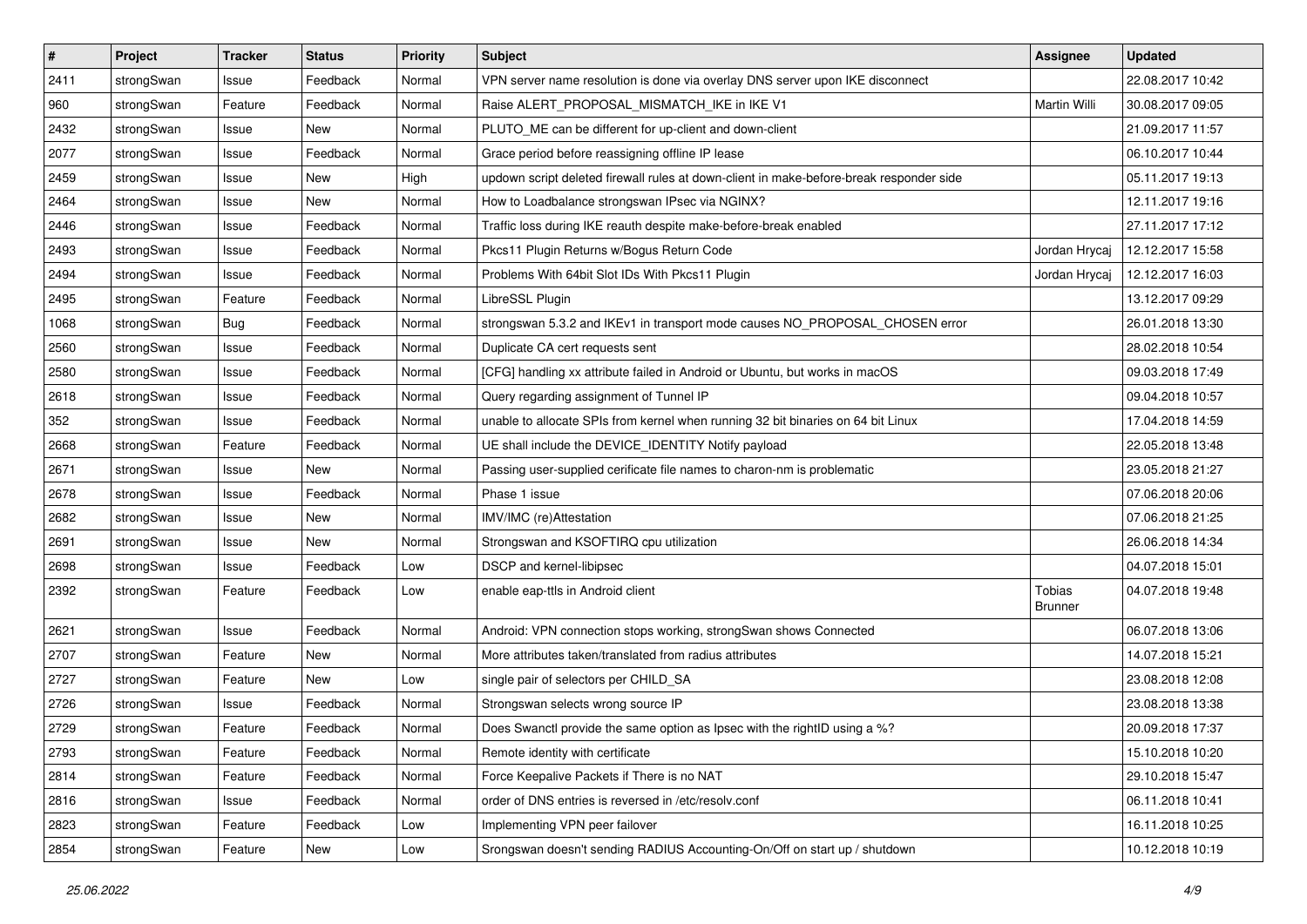| $\vert$ # | Project    | <b>Tracker</b> | <b>Status</b> | <b>Priority</b> | Subject                                                                                                            | <b>Assignee</b>          | <b>Updated</b>   |
|-----------|------------|----------------|---------------|-----------------|--------------------------------------------------------------------------------------------------------------------|--------------------------|------------------|
| 2835      | strongSwan | Issue          | Feedback      | Normal          | Rekeyed SA can't be deleted in standby node                                                                        |                          | 19.12.2018 02:52 |
| 2400      | strongSwan | Issue          | Feedback      | Normal          | Is DPD supposed to detect dead tunnel, or dead IKE instance                                                        |                          | 11.01.2019 22:53 |
| 2870      | strongSwan | Issue          | Feedback      | Normal          | DNS resolution outside of tunnel if DNS server is in remote TS                                                     |                          | 22.01.2019 11:06 |
| 2958      | strongSwan | Issue          | Feedback      | Normal          | Trap policies with unspecified remote IP covering multiple specific ports constantly produce new<br><b>IKE SAs</b> |                          | 11.03.2019 15:03 |
| 2964      | strongSwan | Issue          | Feedback      | Normal          | Route to IKE Gateway Fails to Update Under Particular Configuration                                                |                          | 13.03.2019 10:38 |
| 2972      | strongSwan | Feature        | Feedback      | Normal          | how to add X509v3 Key Usage: Key Encipherment                                                                      |                          | 13.03.2019 13:59 |
| 2966      | strongSwan | Issue          | Feedback      | Normal          | Problems with large amount of subnets in leftsubnet configuration                                                  |                          | 02.04.2019 10:35 |
| 3041      | strongSwan | Issue          | Feedback      | Low             | fail2ban or equivalent                                                                                             |                          | 06.05.2019 09:07 |
| 2750      | strongSwan | Issue          | Feedback      | Normal          | setting WFP SA SPI failed: 0x80320035                                                                              |                          | 27.05.2019 11:59 |
| 3072      | strongSwan | Issue          | Feedback      | Normal          | Windows 10: setting WFP SA SPI fails with error 0x80320014                                                         |                          | 29.05.2019 14:34 |
| 3075      | strongSwan | Feature        | New           | Normal          | <b>IPsec Labelling</b>                                                                                             |                          | 29.05.2019 17:09 |
| 3097      | strongSwan | Issue          | Feedback      | Normal          | charon restart behaviour                                                                                           |                          | 24.06.2019 16:09 |
| 3122      | strongSwan | Issue          | Feedback      | Normal          | Strongswan software iterupts                                                                                       |                          | 18.07.2019 02:27 |
| 3135      | strongSwan | Feature        | Feedback      | Normal          | Android client - settings for connection re-try                                                                    |                          | 12.08.2019 16:32 |
| 3154      | strongSwan | Issue          | Feedback      | Normal          | signature validation failed only with sha2                                                                         |                          | 20.08.2019 11:51 |
| 3151      | strongSwan | Issue          | Feedback      | Normal          | Forecast stops forwarding multicast                                                                                |                          | 26.08.2019 14:06 |
| 3159      | strongSwan | Issue          | New           | High            | backup ipsec tunnels                                                                                               |                          | 26.08.2019 14:28 |
| 3162      | strongSwan | Feature        | Feedback      | Normal          | Strongswan Android support for default DNS suffixes (UNITY_DEF_DOMAIN flag)                                        |                          | 29.08.2019 10:29 |
| 104       | strongSwan | Feature        | Feedback      | Normal          | Postgresql Db Support                                                                                              |                          | 04.09.2019 10:05 |
| 3244      | strongSwan | Feature        | New           | Low             | eap-peap on android                                                                                                |                          | 04.11.2019 10:17 |
| 3254      | strongSwan | Issue          | Feedback      | Normal          | Log level in android level                                                                                         |                          | 08.11.2019 08:36 |
| 3268      | strongSwan | Issue          | Feedback      | Normal          | Traffic disruption -- policy-based VPN to AWS VPN service                                                          |                          | 15.11.2019 16:53 |
| 3276      | strongSwan | Feature        | Feedback      | Low             | N1_MODE_CAPABILITY                                                                                                 |                          | 21.11.2019 16:49 |
| 3282      | strongSwan | Issue          | Feedback      | Normal          | Android VPN client keeps retrying in airplane mode                                                                 |                          | 29.11.2019 16:06 |
| 3298      | strongSwan | Issue          | <b>New</b>    | Normal          | strategies to improve strongswan performance per single SA                                                         |                          | 23.12.2019 14:05 |
| 3304      | strongSwan | Issue          | Feedback      | Normal          | Found unsupported critical X.509 extension: X509v3 Name Constraints                                                |                          | 13.01.2020 14:50 |
| 3307      | strongSwan | Issue          | Feedback      | Normal          | Probable non compliance with RFC 7296 wrt traffic selector narrowing?                                              |                          | 14.01.2020 16:19 |
| 3326      | strongSwan | Issue          | New           | Normal          | update custom routing table (table 220 by default) with new routes if new networks and routes<br>appear            |                          | 10.02.2020 12:01 |
| 3341      | strongSwan | Bug            | Feedback      | Normal          | Application Icon missing on firestick 4K                                                                           | Tobias<br><b>Brunner</b> | 20.02.2020 09:31 |
| 3342      | strongSwan | Issue          | Feedback      | Normal          | Certain fields in Storngswan on Firestick4K are not editable                                                       |                          | 20.02.2020 09:36 |
| 3366      | strongSwan | Issue          | Feedback      | Normal          | Uninstall "any" trap policy if start_action=trap with virtual IPs is used                                          |                          | 13.03.2020 14:57 |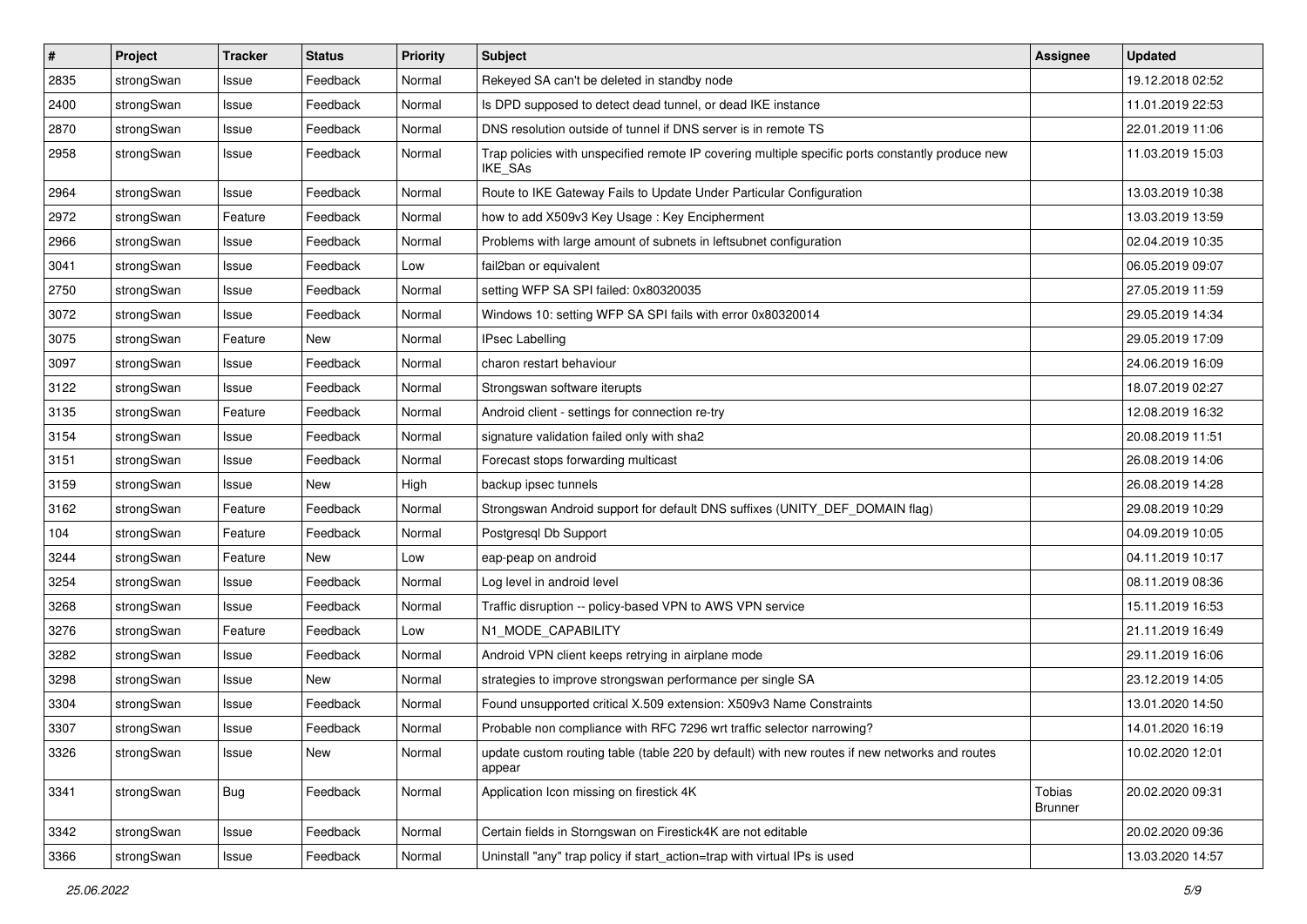| #    | Project    | <b>Tracker</b> | <b>Status</b> | <b>Priority</b> | <b>Subject</b>                                                                          | <b>Assignee</b>          | <b>Updated</b>   |
|------|------------|----------------|---------------|-----------------|-----------------------------------------------------------------------------------------|--------------------------|------------------|
| 3377 | strongSwan | Issue          | Feedback      | Normal          | Interface ID not configured during HA synchronization                                   |                          | 18.03.2020 10:15 |
| 1057 | strongSwan | Feature        | New           | Normal          | conn switching based on eap identity                                                    |                          | 24.03.2020 10:14 |
| 817  | strongSwan | Issue          | Feedback      | Normal          | <b>IKEv2 IPv6 Router Advertisement</b>                                                  |                          | 27.03.2020 17:14 |
| 3389 | strongSwan | Issue          | Feedback      | Normal          | Child SAs not getting created after rekeying                                            |                          | 30.03.2020 15:45 |
| 3398 | strongSwan | Feature        | <b>New</b>    | Normal          | Android client - allow configuring eap_id with EAP-TLS                                  |                          | 06.04.2020 23:19 |
| 3403 | strongSwan | Issue          | Feedback      | Normal          | IKEv2 natd false detection                                                              |                          | 09.04.2020 14:19 |
| 3400 | strongSwan | Issue          | Feedback      | Normal          | Windows 10 IKEv2 rekeying fails                                                         |                          | 16.04.2020 17:08 |
| 3422 | strongSwan | Feature        | Feedback      | Normal          | Allow multiple local id to be specified in a single connection?                         |                          | 23.04.2020 13:19 |
| 2160 | strongSwan | Issue          | Feedback      | Normal          | support for opportunistic encryption                                                    |                          | 06.05.2020 10:32 |
| 3441 | strongSwan | Feature        | New           | Normal          | [Android] Lock modification of VPN configurations on work devices                       |                          | 11.05.2020 10:00 |
| 3442 | strongSwan | Issue          | Feedback      | Normal          | Apply policy based on network interface in transport mode                               |                          | 13.05.2020 10:53 |
| 3456 | strongSwan | Feature        | New           | Low             | move to github/gitlab                                                                   |                          | 22.05.2020 12:27 |
| 3457 | strongSwan | Feature        | New           | Low             | user-friendly pkcs11 certificate selection                                              |                          | 22.05.2020 12:52 |
| 2189 | strongSwan | Feature        | Assigned      | Normal          | Support RFC 8229: TCP Encapsulation of IKE and IPsec Packets                            | Tobias<br><b>Brunner</b> | 05.06.2020 19:48 |
| 3500 | strongSwan | Issue          | Feedback      | Normal          | swanctl --list-cert not listing all certs                                               |                          | 29.06.2020 15:25 |
| 3499 | strongSwan | Issue          | Feedback      | Normal          | ISAKMP Signature hash algorithm / EAP-TLS Authentification                              |                          | 30.06.2020 10:40 |
| 2701 | strongSwan | Issue          | <b>New</b>    | Normal          | Low bandwidth when Iperfing data thorugh IPSEC tunnel                                   |                          | 07.07.2020 13:38 |
| 3516 | strongSwan | Issue          | Feedback      | Normal          | Close IKE_SA after expiry without rekey/reauth                                          |                          | 20.07.2020 19:32 |
| 3490 | strongSwan | Issue          | Feedback      | Normal          | Selecting incorrect auth mode for IKEv1                                                 |                          | 21.07.2020 21:26 |
| 3524 | strongSwan | Issue          | New           | Urgent          | Routing public IP addresses thru the VPN tunnel (Peer is Cisco ISR)                     |                          | 24.07.2020 03:15 |
| 3392 | strongSwan | Issue          | Feedback      | Normal          | mark=%unique and no Internet-connection with VPN                                        |                          | 31.07.2020 15:26 |
| 3534 | strongSwan | Issue          | <b>New</b>    | Urgent          | use of strongswan, ipvlan L2 and kernel ipsec                                           |                          | 04.08.2020 20:59 |
| 3291 | strongSwan | Issue          | Feedback      | Normal          | IPSec IKEv2 Client to VPN service 2                                                     | Tobias<br><b>Brunner</b> | 16.08.2020 12:58 |
| 3545 | strongSwan | Issue          | New           | Normal          | Configuration model for multiple-VRF tunnel endpoints                                   |                          | 18.08.2020 13:50 |
| 3552 | strongSwan | Issue          | Feedback      | Normal          | Internet disconnects after once VPN is established                                      |                          | 30.08.2020 05:35 |
| 3537 | strongSwan | Issue          | Feedback      | Normal          | IPv6 Packets are not transferred from server to client through IPSec using RPC protocol |                          | 01.09.2020 12:50 |
| 3536 | strongSwan | Issue          | Feedback      | Normal          | When Create multiple tunnels restart ipsec service will establish fail.                 |                          | 03.09.2020 13:58 |
| 3558 | strongSwan | Issue          | Feedback      | Normal          | deleting half open IKE_SA with x.x.x.x after timeout with iOS device                    |                          | 05.09.2020 21:23 |
| 3560 | strongSwan | Issue          | Feedback      | Normal          | PSK tunnel working - Cert fails with fragmention errors                                 | Tobias<br><b>Brunner</b> | 11.09.2020 14:15 |
| 3561 | strongSwan | Issue          | Feedback      | Normal          | Azure P2S VPN Linux connection error                                                    |                          | 15.09.2020 12:22 |
| 3564 | strongSwan | Issue          | Feedback      | Normal          | Out of order packets are generated if strong swan is running on multiple cores          |                          | 16.09.2020 10:01 |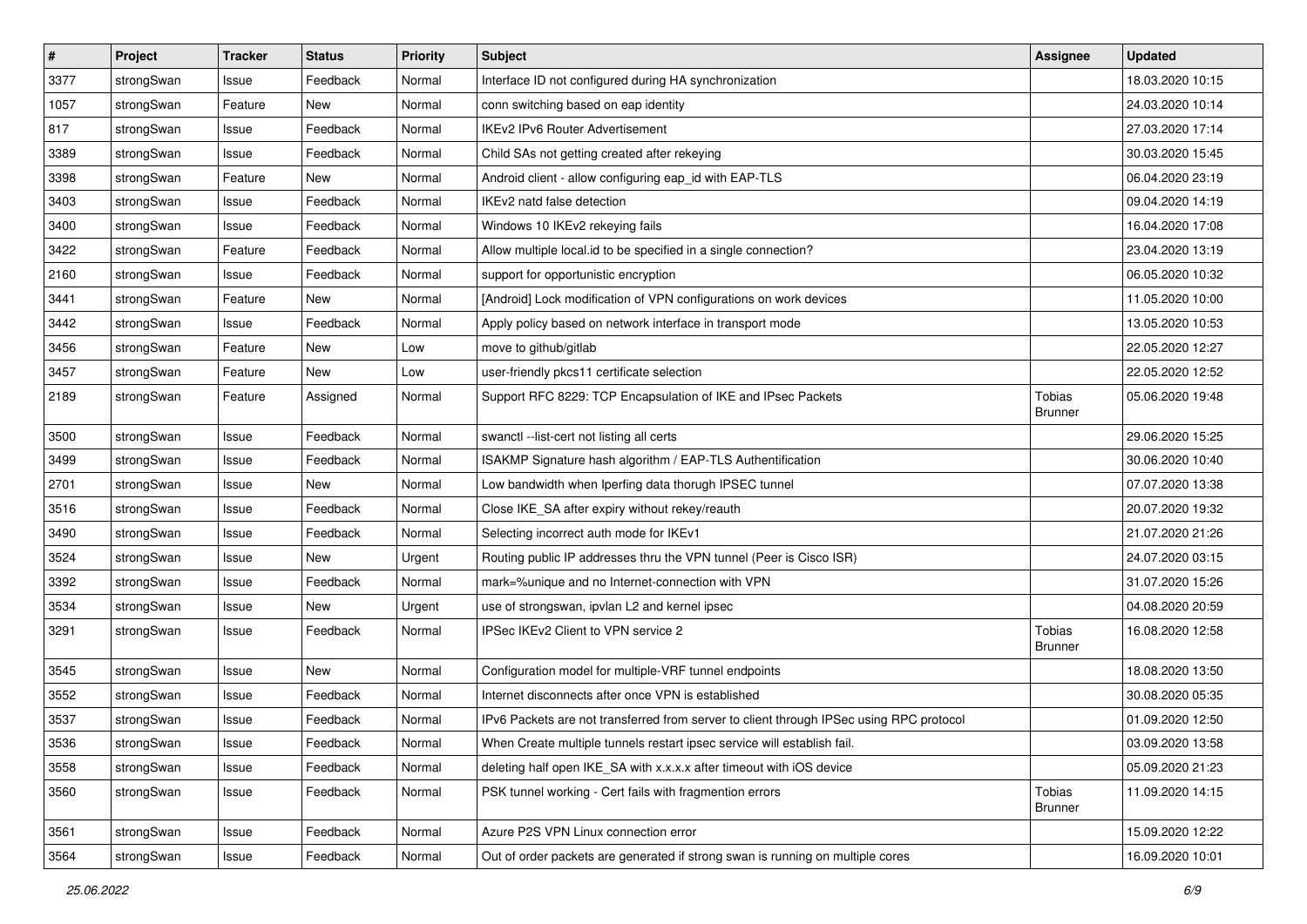| $\vert$ # | Project    | <b>Tracker</b> | <b>Status</b> | <b>Priority</b> | <b>Subject</b>                                                                                               | Assignee                 | <b>Updated</b>   |
|-----------|------------|----------------|---------------|-----------------|--------------------------------------------------------------------------------------------------------------|--------------------------|------------------|
| 3565      | strongSwan | Issue          | Feedback      | Normal          | Filtering out logs or plugin in to do so                                                                     |                          | 16.09.2020 11:45 |
| 3566      | strongSwan | Issue          | Feedback      | Normal          | Number of simultaneous connections limited to 1000 in a cluster                                              |                          | 18.09.2020 09:46 |
| 3568      | strongSwan | Issue          | Feedback      | Normal          | vpn connection is unstable                                                                                   |                          | 23.09.2020 16:28 |
| 3575      | strongSwan | Issue          | Feedback      | Normal          | Tunnel of IPv6 Over IPv4 not accespting Jumbo Packets                                                        |                          | 23.09.2020 16:44 |
| 3576      | strongSwan | Issue          | Feedback      | Normal          | strongswan on openwrt virtual ip inside ipsec tunnel                                                         |                          | 25.09.2020 17:01 |
| 3578      | strongSwan | Issue          | Feedback      | Normal          | ipsec connection to FortiClient VPN                                                                          |                          | 28.09.2020 15:08 |
| 3577      | strongSwan | Issue          | Feedback      | Normal          | StrongSwan Connection adding and deleting over network.                                                      |                          | 28.09.2020 15:13 |
| 3584      | strongSwan | Issue          | Feedback      | Normal          | Separate ipsec.conf file per conn and separate ipsec.secrets file per conn                                   | Tobias<br><b>Brunner</b> | 30.09.2020 17:06 |
| 3580      | strongSwan | Issue          | Feedback      | Normal          | encapsulation and packets not routing into tunnel problems                                                   |                          | 02.10.2020 10:03 |
| 3573      | strongSwan | Issue          | Feedback      | Normal          | ike2 and transit traffic                                                                                     |                          | 05.10.2020 10:55 |
| 3588      | strongSwan | Issue          | Feedback      | Normal          | VPN setup over 4G                                                                                            |                          | 08.10.2020 14:13 |
| 3593      | strongSwan | Issue          | Feedback      | Normal          | Need variable tracking make before break state into updown scripts                                           |                          | 13.10.2020 09:59 |
| 3594      | strongSwan | Issue          | Feedback      | Normal          | How to see the traffic at ESP in UDP SPIs and forwarding rule                                                | Tobias<br><b>Brunner</b> | 15.10.2020 13:57 |
| 3598      | strongSwan | Issue          | Feedback      | Normal          | swanctl on Windows: Support aborting execution                                                               |                          | 19.10.2020 15:01 |
| 3592      | strongSwan | Issue          | Feedback      | Normal          | Tunnel reported as established but log show "found encrypted payload, but no transform set"                  |                          | 20.10.2020 10:37 |
| 3603      | strongSwan | Issue          | Feedback      | Normal          | dns issue in config mode                                                                                     |                          | 20.10.2020 11:50 |
| 3596      | strongSwan | Issue          | Feedback      | Normal          | no issuer certificate found for                                                                              |                          | 21.10.2020 03:27 |
| 3604      | strongSwan | Issue          | Feedback      | Normal          | Email Notification on down status                                                                            |                          | 21.10.2020 10:54 |
| 3597      | strongSwan | Issue          | Feedback      | Normal          | IPSec Client on CentOS 8 - Can't connect using ShrewSoft VPN config file                                     |                          | 21.10.2020 16:38 |
| 3609      | strongSwan | Issue          | Feedback      | Normal          | Potential DNS server IP address conflicts                                                                    |                          | 26.10.2020 11:12 |
| 3606      | strongSwan | Issue          | Feedback      | Normal          | Using ipsec tunnel from "foreign" subnet                                                                     | Noel Kuntze              | 26.10.2020 12:23 |
| 3610      | strongSwan | Issue          | Feedback      | Normal          | farp plugin conflicts with DHCP service                                                                      |                          | 26.10.2020 18:06 |
| 3611      | strongSwan | Issue          | Feedback      | Normal          | Unable to Send Traffic Using NAT on EC2 Instance                                                             |                          | 27.10.2020 16:35 |
| 3607      | strongSwan | Issue          | Feedback      | Normal          | statusall option reports transport established two or three times per IP at start-up                         |                          | 27.10.2020 16:48 |
| 3613      | strongSwan | Issue          | Feedback      | Low             | Load-test jobs scheduled after tunnels are terminated                                                        |                          | 28.10.2020 12:06 |
| 3614      | strongSwan | Issue          | Feedback      | Normal          | Certificate renewal for about to expire certificates                                                         |                          | 30.10.2020 13:30 |
| 3617      | strongSwan | Issue          | Feedback      | Normal          | full-offload swanctl.conf                                                                                    |                          | 03.11.2020 17:24 |
| 3616      | strongSwan | Issue          | Feedback      | Normal          | With Strongswan 5.7.2, unique=never not allowing multiple clients to establish tunnels with same<br>identity |                          | 05.11.2020 12:32 |
| 3618      | strongSwan | Issue          | Feedback      | Normal          | Use side-band to configure strongswan's                                                                      |                          | 09.11.2020 10:38 |
| 3625      | strongSwan | Issue          | Feedback      | Normal          | Always on VPN when the client is on the same LAN as the VPN server                                           |                          | 10.11.2020 18:45 |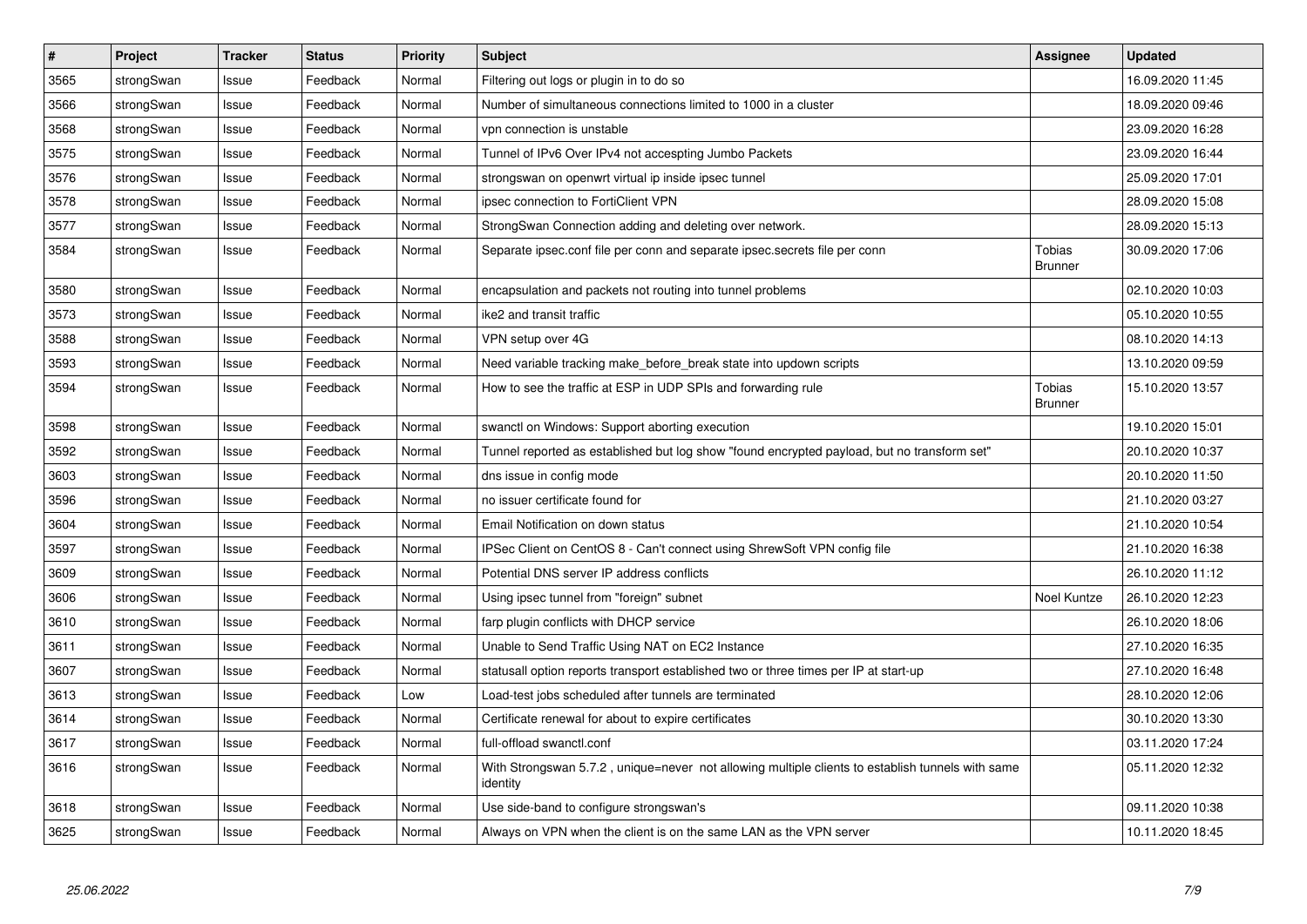| $\pmb{\#}$ | Project    | <b>Tracker</b> | <b>Status</b> | Priority | <b>Subject</b>                                                                                                                      | Assignee                 | <b>Updated</b>   |
|------------|------------|----------------|---------------|----------|-------------------------------------------------------------------------------------------------------------------------------------|--------------------------|------------------|
| 3626       | strongSwan | Issue          | Feedback      | Low      | "Always On VPN" not available in Fire TV 4k                                                                                         | Tobias<br><b>Brunner</b> | 11.11.2020 12:41 |
| 3620       | strongSwan | Issue          | Feedback      | Normal   | L2TP/IPSEC ipsec.conf setting                                                                                                       | Tobias<br><b>Brunner</b> | 12.11.2020 10:14 |
| 3629       | strongSwan | Issue          | Feedback      | Normal   | IPSec enc only on specific dport/proto                                                                                              |                          | 16.11.2020 10:04 |
| 3628       | strongSwan | Issue          | Feedback      | Normal   | Constant `retransmit` while establishing CHILD SA                                                                                   |                          | 16.11.2020 10:14 |
| 3630       | strongSwan | Issue          | Feedback      | Normal   | The certificate is loaded but not used.                                                                                             |                          | 18.11.2020 10:29 |
| 3636       | strongSwan | Issue          | Feedback      | Normal   | Tor behind VPN                                                                                                                      | Tobias<br><b>Brunner</b> | 23.11.2020 14:09 |
| 3640       | strongSwan | Issue          | Feedback      | Normal   | Problem surfing via VPN form Android APK on a sepcific Mobile Operator                                                              |                          | 26.11.2020 11:43 |
| 3642       | strongSwan | Issue          | Feedback      | Normal   | How to distinguish encapsulated packets from different interfaces                                                                   |                          | 30.11.2020 09:38 |
| 3643       | strongSwan | Issue          | Feedback      | Normal   | Strongswan and FRR NHRP                                                                                                             |                          | 01.12.2020 10:55 |
| 3647       | strongSwan | Issue          | Feedback      | Normal   | Is it possible to receive INTERNAL IP4 SUBNET attributes in updown scripts                                                          |                          | 02.12.2020 17:06 |
| 3650       | strongSwan | Issue          | Feedback      | Normal   | HA behaves very strange                                                                                                             |                          | 04.12.2020 08:53 |
| 3653       | strongSwan | Feature        | Feedback      | Normal   | Is there any possibility to pass any non-standard parameters for tunnels (ike or child sa) for use by<br>custom plugin?             |                          | 08.12.2020 11:03 |
| 3654       | strongSwan | Issue          | Feedback      | Normal   | The L2tp/ipsec tunnel interface will not be delete when the connect abnormal interrupt.                                             |                          | 08.12.2020 12:24 |
| 3652       | strongSwan | Issue          | Feedback      | Normal   | In strongswan ipsec.conf, how to set the "ike" parameters so that it can support all hash Algorithm<br>and DH group server support? |                          | 08.12.2020 12:35 |
| 3662       | strongSwan | Issue          | Feedback      | Normal   | unamed session                                                                                                                      |                          | 04.01.2021 11:32 |
| 3665       | strongSwan | Issue          | Feedback      | Normal   | When there is data flow, the VPN tunnel will not automatically connect                                                              | Tobias<br><b>Brunner</b> | 05.01.2021 16:26 |
| 3663       | strongSwan | Issue          | Feedback      | Normal   | Multiple ways to end up with duplicate / redundant child SA entries                                                                 |                          | 06.01.2021 16:15 |
| 3668       | strongSwan | Issue          | Feedback      | Normal   | Configuring the strongSwan Helm chart on openshift                                                                                  | Tobias<br><b>Brunner</b> | 07.01.2021 16:33 |
| 3651       | strongSwan | Feature        | <b>New</b>    | Normal   | Support for FC-SP-2                                                                                                                 |                          | 07.01.2021 20:04 |
| 3669       | strongSwan | Issue          | Feedback      | Normal   | Failed connection to IKE SA (Checkpoint Server)                                                                                     |                          | 08.01.2021 17:58 |
| 3671       | strongSwan | Issue          | Feedback      | Normal   | Windows client failed with 13843 against Strongswan via SQL backend                                                                 |                          | 13.01.2021 14:43 |
| 3672       | strongSwan | Issue          | Feedback      | Normal   | ESP connection over IPv6                                                                                                            |                          | 14.01.2021 17:04 |
| 3673       | strongSwan | Issue          | Feedback      | Normal   | IKEv2/IPSec MSCHAPv2 fails on Android 11 (API 30).                                                                                  | Tobias<br><b>Brunner</b> | 17.01.2021 07:25 |
| 2357       | strongSwan | Issue          | Feedback      | Normal   | How to initiate IPsec SA Transport Mode without IKE?                                                                                |                          | 18.01.2021 18:36 |
| 3678       | strongSwan | Issue          | Feedback      | Normal   | IKE authentication credentials are unacceptable - Ubuntu Server - Windows 10 client                                                 |                          | 19.01.2021 18:29 |
| 3498       | strongSwan | Issue          | Feedback      | Normal   | FreeBSD + dhcp+farp plugin                                                                                                          |                          | 22.01.2021 10:44 |
| 3680       | strongSwan | Issue          | Feedback      | Normal   | How to unload a paritcular certificate from strongswan.                                                                             | Tobias<br><b>Brunner</b> | 27.01.2021 09:28 |